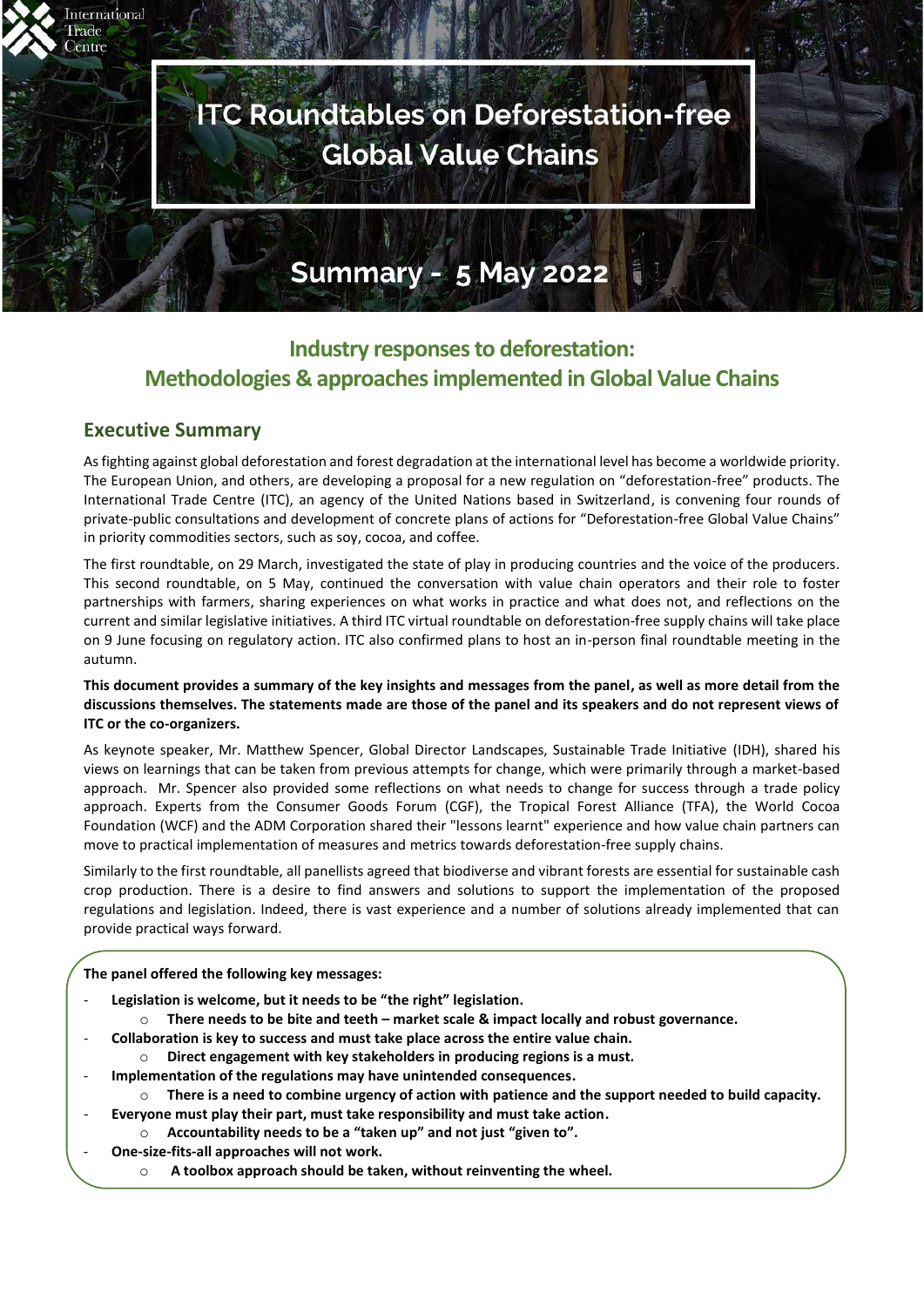# <span id="page-1-0"></span>**Contents**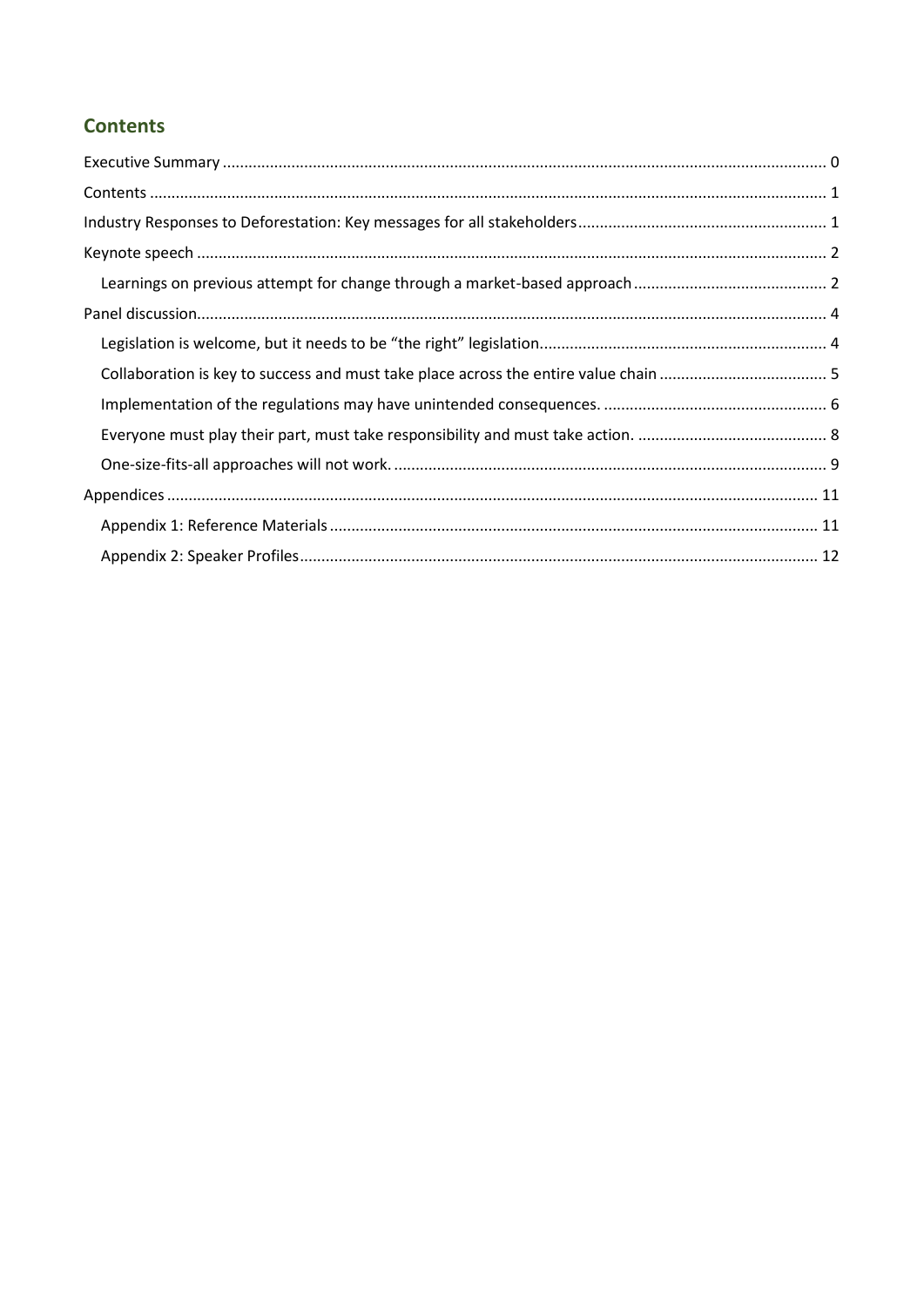# <span id="page-2-0"></span>**Industry Responses to Deforestation: Key messages for all stakeholders**

A global commitment to end deforestation exists. There is also widespread awareness that crops and the societies that grow them are dependent on biodiverse and vibrant forests. Current deforestation endeavours are part of a wider movement to change our agricultural systems. Food systems must positively contribute to societal development and planetary health. Collective action is needed to ensure that food systems can play this positive role.

#### **Legislation is welcome, but it needs to be "the right" legislation.**

For legislation to be effective, both "bite and teeth" are needed. It must have bite - market scale and impact locally; and teeth - robust governance. Policy makers will need to keep any administrative burden to evidence progressto a minimum to ensure resources are most effectively applied and it should not duplicate the efforts of existing national or international regulations. While regulation can provide context or basis of what will be required, it will not provide the solutions to make the changes that are needed.

All of the requests and mandates for change ultimately end with the farmers who are central to all considerations and must be supported to realize the outcomes being requested of them. More details are needed on what resources and financial support will be provided as global public goods, and on what mechanisms are in place to ensure successful implementation the regulation.

#### **Collaboration is key to success and must be across the whole value chain.**

Direct engagement with the millions of farmers in producing countries must take place. Today's approaches are all very positive but often "siloed". Engagement needs to happen through governments, local jurisdictions, corporate buyers, traders, service organizations, NGOs, finance organizations, farming communities, famers and more.

#### **Implementation of the regulations may have unintended consequences.**

Urgency of action must be combined with patience and support to build capacity. A key question is which actors will bear the costs of making the change. Progress can perhaps best be made by concentrating efforts and focusing on key geographies and jurisdictions in order to help drive the biggest impact. Funding will be required from private and public sources. The consumer's role in this whole process is unclear (i.e., will consumers help bear some of these costs and how would that work in practice?).

#### **Everyone must play their part, must take responsibility, and must take action.**

New regulation should not simply impose, but rather invite everyone to embrace what could be a forest positive common goal with producing governments and consuming ones. It needs to incentivize change and not simply penalize inaction.

Collective action is needed with an acceptance of responsibility at a larger scale, i.e., acceptance at senior levels of government and industry, that fundamental change is needed to transform the food system, and acceptance of a business case that means that the price of products will increase.

#### **One-size-fits-all approaches will not work.**

A toolbox of approaches is required. One common solution will not work. The complexity of different regions and origins and supply chains will need to be carefully managed to deliver solutions that are economically feasible, implementable, and acceptable. Solutions need to be farmer-focused and farmer-driven.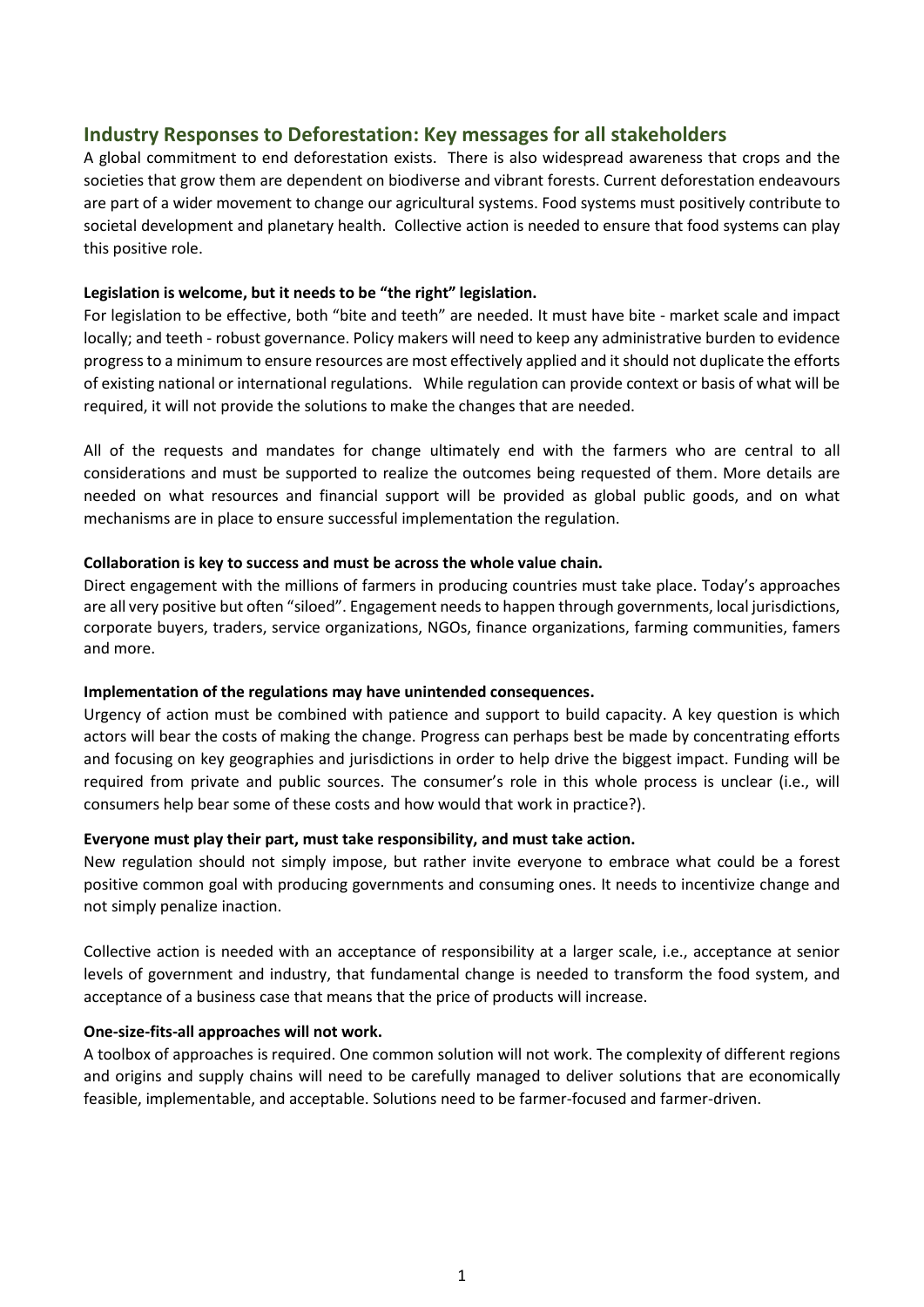Fortunately, although often siloed in approach, there is much that can be used that is in place today and much progress within specific sectors, as well as mechanisms and trust, that can be utilized to engage and achieve success. We don't need to reinvent the wheel.

# <span id="page-3-0"></span>**Keynote speech**

IDH has been a pioneer of change and direct action for sustainable change on the ground for many years. Mr. Matthew Spencer, Global Director, Landscapes at IDH , shared his views on learnings that can be taken from previous attempts for change, which were primarily through market-based approaches. Mr. Spencer also provided some reflections what needs to change for success through trade policy.

# <span id="page-3-1"></span>**Learnings on previous attempt for change through a market-based approach**

Key lessons from IDH's own certification-based deforestation programmes and initiatives have highlighted that market-based approaches have proven to be more effective on social criteria rather than on lowering deforestation rates, with the notable exception of Indonesia. Addressing indirect deforestation, linked to smallholder farmer activities (which are very hard to reach via a direct supply chain approach). Therefore, IDH promotes jurisdictional/landscape approaches which are very effective at a "horizontal" level to foster the decentralized transition of whole provinces/municipalities towards a deforestation-free status.

Working collaboratively and towards common outcomes is key to making progress and IDH welcomes activities such as the recent CGF commitment to integrate landscape approaches in their "forest-positive" action plan.

It takes time to build capacity in very diverse regions and biomes, especially where a majority of the agricultural produce is consumed locally (as is the case with Brazilian beef). In such areas the importance of engaging local companies and international buyers directly to build better relationships with farmers cannot be underestimated. In summary:

# **Value chain action is necessary, but insufficient to end deforestation**

- Primary forest loss has been increasing despite intensive value chain action
	- o Farm by farm certification has not influenced the wider trends
	- $\circ$  No Deforestation, No Peat, and No Exploitation (NDPE)<sup>1</sup> commitments have helped build demand for deforestation free supply
	- Much deforestation is happening from indirect suppliers in cocoa, palm and beef

# **Creating direct links between sourcing and sustainable landscapes makes it easier to slow and stop deforestation**

- Landscape approaches create alignment and are showing promising results
	- $\circ$  Landscape approaches create alignment between local authorities, farming communities and commodity buyers on shared goals
	- o The CGF Forest Positive Coalition is committed to landscape approaches equivalent to members sourcing footprint

# **It takes time to build capacity to stop deforestation**

- But there are benefits of engaging at landscape level from day one
	- o Very dependent on local enforcement capacity, and political incentives to follow the law

<sup>1</sup> [NDPE Commitment » European Palm Oil Alliance](https://palmoilalliance.eu/ndpe-commitment/)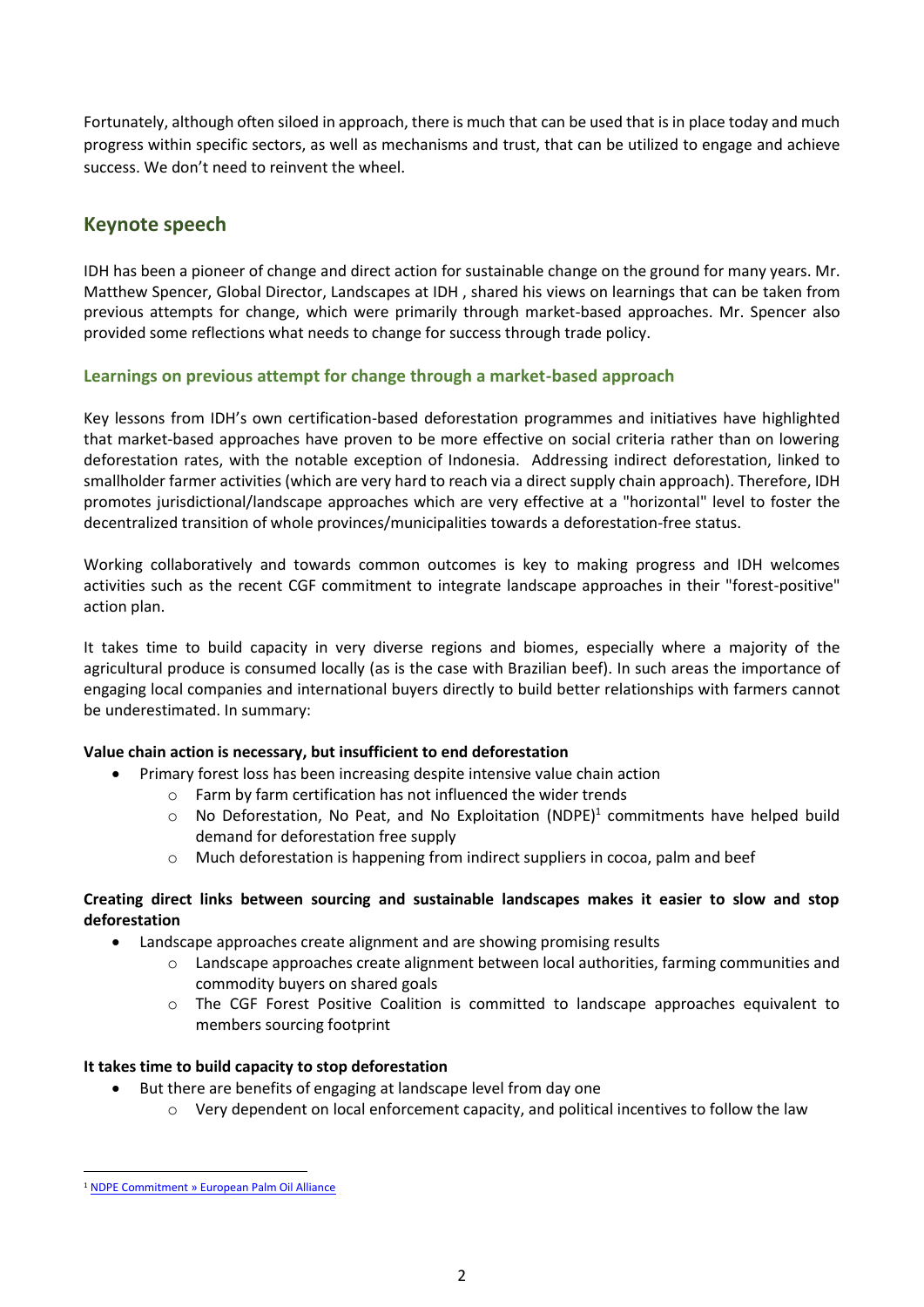- o Company engagement and responsible sourcing helps shift economic incentives for deforestation and conservation measures
- $\circ$  Direct relationships with the farmers can also lower supply risks for buying companies

# What needs to change for success through a regulation?

IDH recognizes the importance of new regulatory approaches in key consumer areas, such as the EU legislative proposal as well as respective legal initiatives in the US and China. Regulation should not be imposed as an extraterritorial requirement towards producing countries.

The first consideration for the legislation should be to provide incentives for action. The EU approach is focused on "screening" products for any link with deforestation. This seems to take a punitive approach and does not address deforestation at origin. This approach could have unintentional consequences such as "highrisk" products simply moving to other destinations that do not impose such regulations. There is also a "transition risk" as the EU proposal may result in the exclusion of certain regions by providing no incentives to help them to move to deforestation free status over time.

A horizontal methodology is needed, whereby one takes a landscape management approach working with several districts in the same general geography or production area. More investment needs to be made in convincing farmers of the business case to implement pro-forest approaches. Farmers are proud of their farms and region and want to preserve its productivity and biodiversity.

Local complexities must be understood as well as an understanding of which specific areas require assistance. Incentives should be provided rather than sanctions, and fundamental issues such as poverty must be addressed to tackle deforestation, while ensuring the proper enforcement of regulations.

Poverty is the challenge of greatest concern in many sectors such as cocoa, palm, beef and soy. There is a need to consider the underlying causes of poverty, which vary by sector and location. It is important to not disregard such issues or negate them but it is critical to work with all stakeholders along the value chain and engage at a jurisdictional level.

# **Producer countries need to work in partnerships to improve deforestation performance**

- The current EU 'screening' approach could likely lead to a diversion of deforestation risk commodities **Europe can lever a bigger impact by supporting landscape approaches**
	- Landscape approaches create a horizontal effect across production areas to reinforce vertical value chain effects

# **Deforestation-free success requires investment in traceability AND sustainable agriculture transition**

• New platforms such as SourceUp<sup>2</sup> connect global corporate commitments to local priorities

<sup>&</sup>lt;sup>2</sup> SourceUp - [A step towards supply chain sustainability \(idhsustainabletrade.com\)](https://www.idhsustainabletrade.com/approach/sourceup/)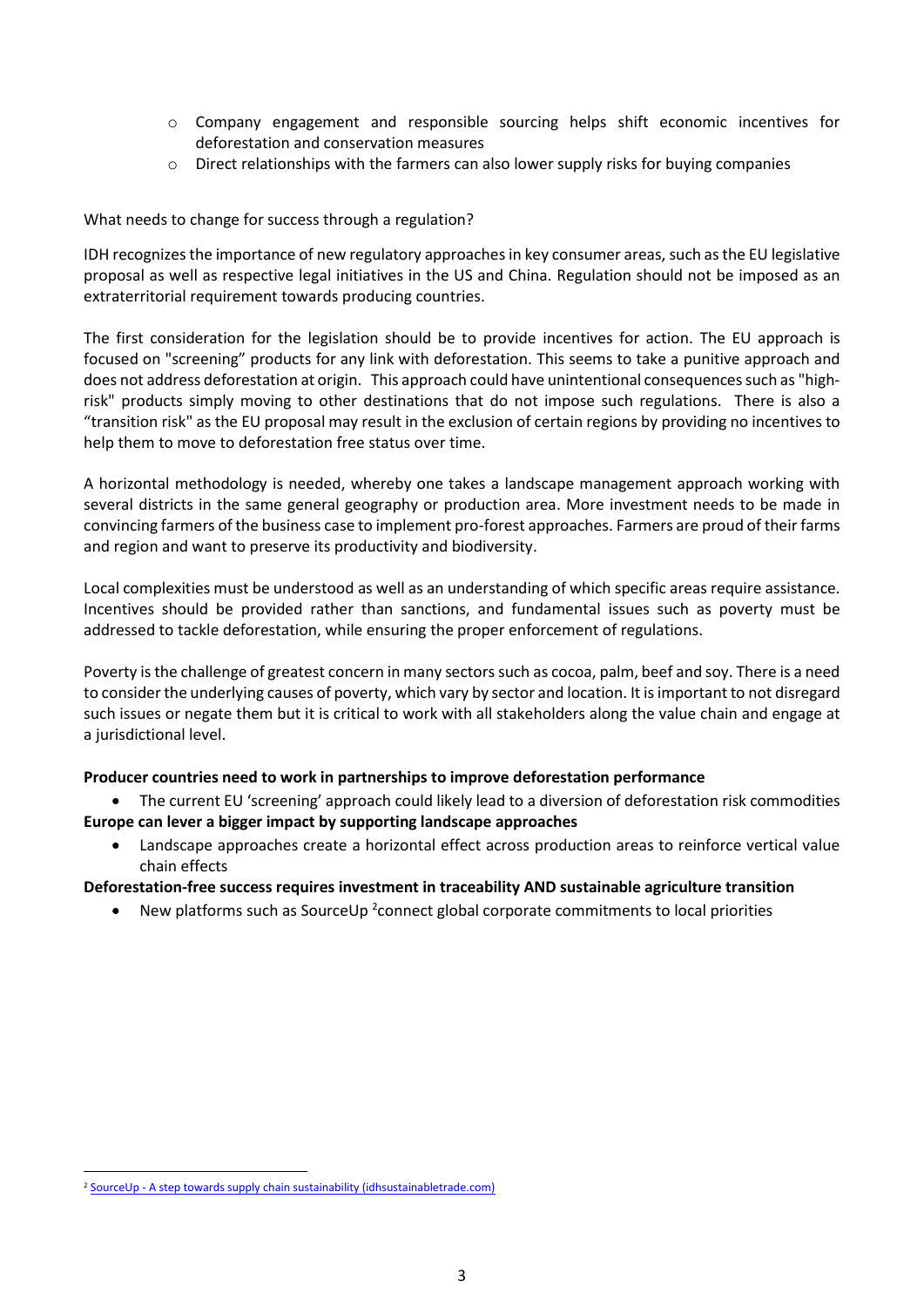# <span id="page-5-0"></span>**Panel discussion**

#### <span id="page-5-1"></span>**Legislation is welcome, but it needs to be "the right" legislation.**

**We need bite and teeth – market scale & impact locally and robust governance.** Due diligence is needed and there are many examples where legislation can be effective and can provide a level playing field for businesses along the whole value chain. Despite some challenges, legislation does have positive and sometimes unexpected effects. For example, US forced labour laws<sup>3</sup> preventing the import from products that are made with forced/child labour, do have some impact on regions and commodities like palm oil. This is an example of how the regulation can be a lever for progress. This legislation is robustly governed and is having an impact at scale within the market and direct local impact. A good example of "bite and teeth" working to achieve the desired outcomes and improving working conditions further up the supply chain.

Learnings here show that further progress can be achieved with clear/ transparent implementing guidelines, target outcomes and validation needs. Expectations of validation and "proof of compliance" must be flexible to address different realities in different regions. It is important to share a common roadmap between economic actors.

IDH proposes to support existing portfolios of their own and other landscape projects, as an effective way to accelerate transition to deforestation free regions. We don't need to reinvent the wheel.

As highlighted by **Róisín Mortimer, private sector engagement and programming lead at TFA**, regulatory proposals are one part of the role governments should be playing to enhance the enabling environment promoting sustainable supply chains. For example, in the EU, the regulatory proposal is responding to one of five actions that the EU laid out to step up action to protect and restore the world's forests. (See Appendices)

TFA plays a key role in fostering collective action across public, private and civil society sectors to advance forest positive supply chains. They create spaces to bring people together to dialogue on the difficult, complex topics and are a strong resource to work with. Within the EU space, TFA initiates dialogues to help engage policy makers, build awareness, and create technical tools to support the creation of robust regulation that benefits actors at all nodes of the supply chain and the environment.

Due diligence has the potential to strengthen efforts to tackle deforestation, but it must look beyond requirements and reporting and confirm who will support the producing governments to make sure it is viable at a national level. Countries from demand-side markets must engage with and support producing (supply) governments to adhere to sustainable supply chain and due diligence regulations (e.g., enforcement, traceability, satellite monitoring, social mitigation). Where possible, consuming countries should educate consumers and fight misinformation as well as support the changes being proposed.

Regulation has definitely an important role to play in setting the "minimum standards" for production and trade around the world, obliging all actors, not just industry leaders, to comply. Benchmarking is often a controversial topic, as there are many different interpretations but yet offers potential to support speed and progress. A validation of existing methodologies and standards and the endorsement of acceptable approaches will help leverage the work already ongoing and will minimize rework and potential disengagement.

Producer partnerships also help. For regulatory measures to contribute to fostering regenerative food systems and ending deforestation, they need to include and/or be accompanied by measures to support producers so

<sup>&</sup>lt;sup>3</sup> [Forced Labor | U.S. Customs and Border Protection \(cbp.gov\)](https://www.cbp.gov/trade/forced-labor)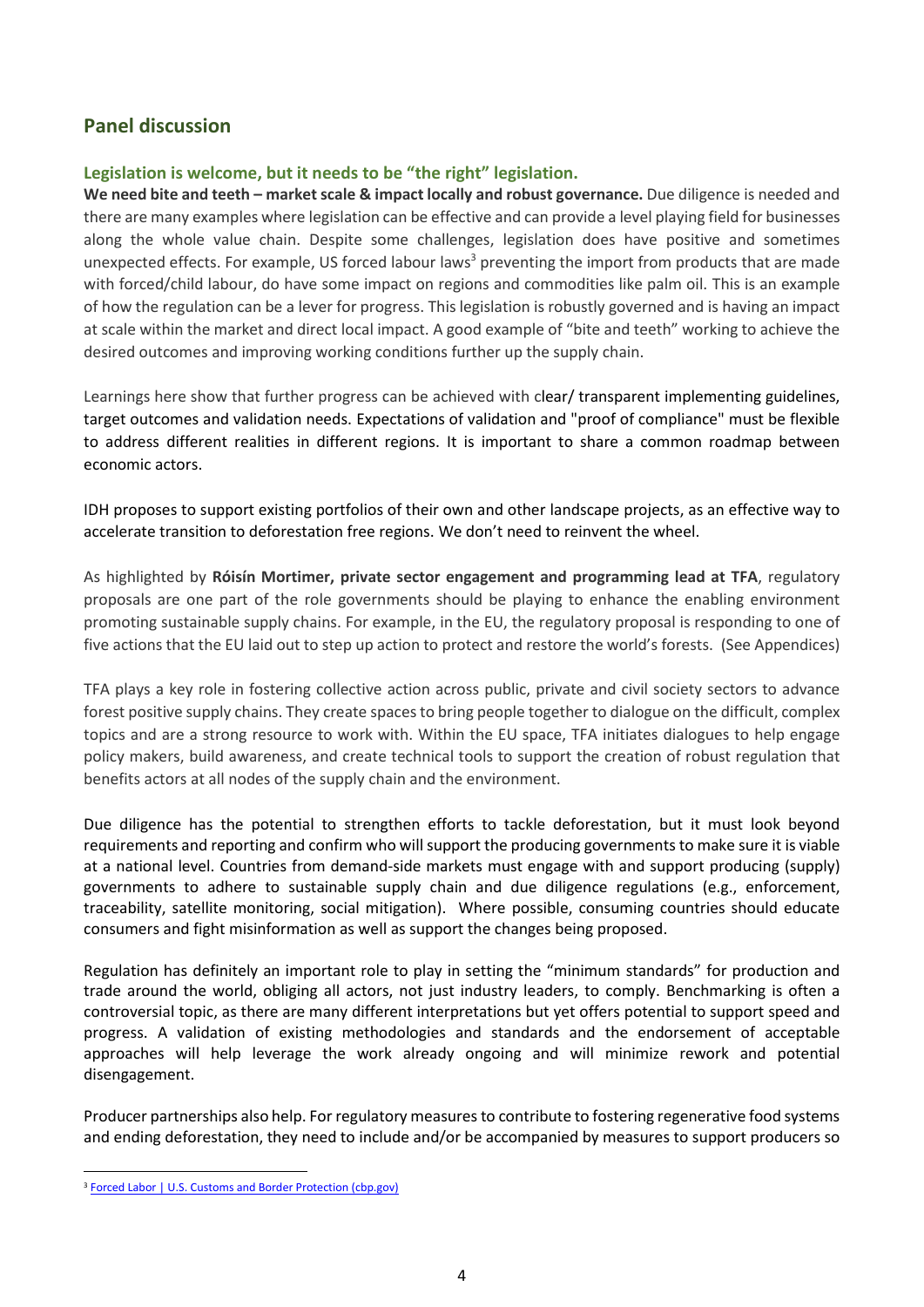that they don't just encourage a two-tiered market: "green, "sustainable", deforestation-free" supply going to some markets, with no impact on deforestation rates while deforestation continues to produce the same commodities going to markets without these regulatory measures. The overall focus needs to be to support farmers to produce more sustainably so that the global flow of commodities becomes more sustainable, rather than on ensuring one particular demand-side market has a "clean" supply.

Regulation can help to reduce the footprint of certain key markets, but to really impact deforestation rates, regulation needs to be complimented, and designed to support partnerships with producer countries, the financial sector, service providers (data & technology companies) and international organizations.

# <span id="page-6-0"></span>**Collaboration is key to success and must take place across the entire value chain**

**Direct engagement with key stakeholders in producing regions is crucial.** Many companies recognize the need to work with all stakeholders in their supply chains, in addition to their direct suppliers; governments are increasingly accepting their role in creating and enforcing a strong regulatory framework; and the finance sector is increasingly taking on their role & responsibility to stream finance into sustainable supply chains and away from unsustainable ones.

These are all very positive but often "siloed" approaches but, more acknowledgement of shared responsibility is needed.

Collaboration is crucial to address the root drivers of deforestation that go beyond physical supply chains, such as poverty. Companies need to think beyond the boundaries of their company and consider the business case for this work, as not competing with "business as usual". Resources need to be made available by corporations, the finance sector, and governments.

**Mr. Didier Bergeret, Director of Sustainability at CGF** shared the lessons learned from CGF's past projects on deforestations and the commitments that they are now making.

The CGF is a global, parity-based industry network, driven by its members. It brings together the CEOs and senior management of over 400 retailers, manufacturers, service providers and other stakeholders across 70 countries and reflects the diversity of the industry in geography, size, product category and format. The members are committed to protecting forests at a CEO level and they are taking accountability through the Forest Positive Coalition. (See Appendix 1).

CGF lessons learned:

- Sructured and coordinated collective action among businesses and across all actors in the value chain creates the most impact;
- Certification is a useful tool, but not the only thing needed to achieve a forest positive future;
- Solutions such as Forest Positive<sup>4</sup>, need to become integral to the DNA of businesses. Incorporating forestation concerns across all business strategies is key to achieving goals in the long term. Sustainability departments tend to be isolated from business operations. Involving Chief Procurement Officers in forest positive objectives helps getting trader and supplier engagement.
- Developing a Forest Positive global value chain has to be complemented with a Landscape Approach to protect and restore the areas that allow for commodities to be sustainably grown.

Progress can best be made by taking these learnings into all sectors and working more closely to more efficiently and effectively achieve the change needed.

<sup>4</sup> Forest Positive Coalition - [Create a forest positive future for the planet. \(theconsumergoodsforum.com\)](https://www.theconsumergoodsforum.com/environmental-sustainability/forest-positive/)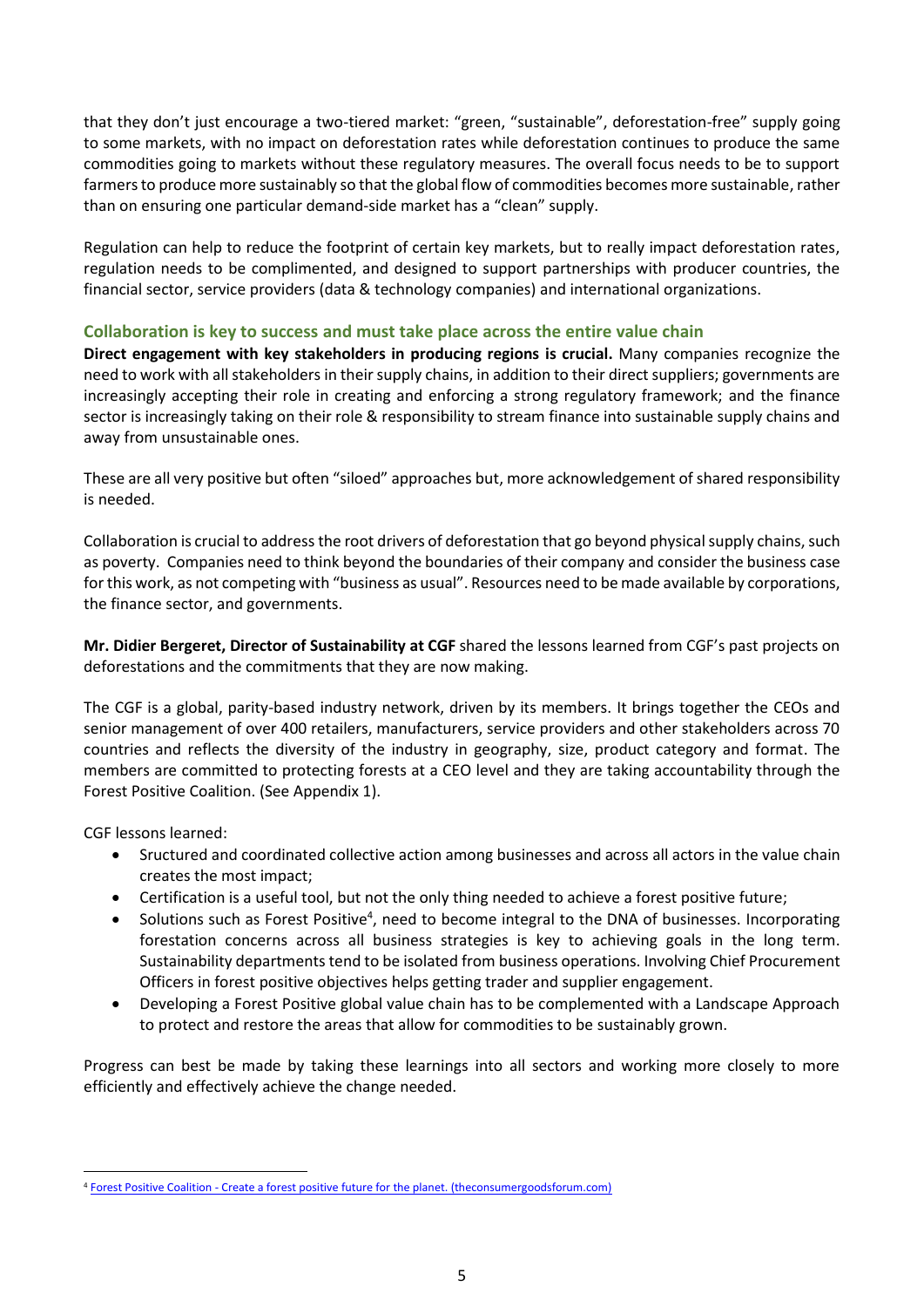#### **Ethan Budiansky, Senior Direct of Environment at WCF** shared the progress that WCF is making.

WCF is the convenor of the private sector. This helps set priorities, develop strategy, and drive accountability on core sustainability issues including farmer income, child labour, deforestation and climate resilience and represents industry in engagement with government and other partners around key sustainability issues.

WCF also drives the alignment on best practices, criteria for measurement, indicators for impact and acts as a vehicle to engage with local jurisdictions. Work is underway through the Cocoa Forest Initiative (CFI)<sup>5</sup>. This is an unprecedented initiative bringing together the companies and government in joint commitment and collaboration to eliminate deforestation from the cocoa supply chain.

The CFI is making good progress on commitments. In April 2022, the 35 participating companies published their 2021 progress reports. The CFI initiatives covers 80% of global supply for cocoa, laying down best practice guidance, which will be taken up in individual action plans by value chain partners. Since 2018, companies have supported farmers in planting over 23 million multipurpose trees for cocoa agroforestry and landscape restoration and trained approximately 700,000 farmers in improving productivity practices to grow more cocoa on less land.

It is important to recognize that collaboration is a challenge. Markets are a big and competitive space, with each organization having its own level of risk to accept. Current approaches are often individual, and progress is more scattered, as corporates understandably focus their efforts on their own supply chains. Progress could be demonstrated by summing up across all those separate activities, but this does not address the root causes and there is a need to work better together on prioritized landscapes and outcomes.

CGF is working with companies and governments on the next phase of CFI to align with national implementation plans being adopted, confirm greater prioritization, and key systemic issues to address and to secure new and greater funding. The Forest Positive approach needs to become a reality for our value chains, but it only works if complemented by an ambitious landscape approach to "give back" to forests. That's why landscape engagement looks at production-base footprint or the number of hectares currently used by CGF members for the products they sell. The idea isto cover that surface with sustainable landscape initiatives that support climate, nature and people-positive outcomes.

CGF has developed a portfolio of landscape initiatives that are already well established and that members are supporting directly to generate more of these positive impacts.

# <span id="page-7-0"></span>**Implementation of the regulations may have unintended consequences.**

**Urgency of action must be combined with patience and the support needed to build capacity of suppliers to meet sustainability requirements. Ana Yaluff, Sustainability Manager EMEAI at ADM** asked who will cover these transition costs as she shared experiences from a trader perspective, seeing the challenges from "both sides" as a customer and a supplier within the value chain and as a bridge between farmers and retailers. With over 100 years of experience working with agricultural supply chains, ADM has learned and improved continuously over time and has a learning curve regarding setting up deforestation-free supply chains, seeing the need to address social impacts and importance to remain active in high-risk areas.

Since 2009, ADM has been working with farming extension programs to include sustainable management practices which has resulted in an increasing availability of certified products and farmers that are ready to certify under sustainability schemes. More recently, ADM has been increasing their use of traceability and

<sup>5</sup> <https://www.worldcocoafoundation.org/initiative/cocoa-forests-initiative/>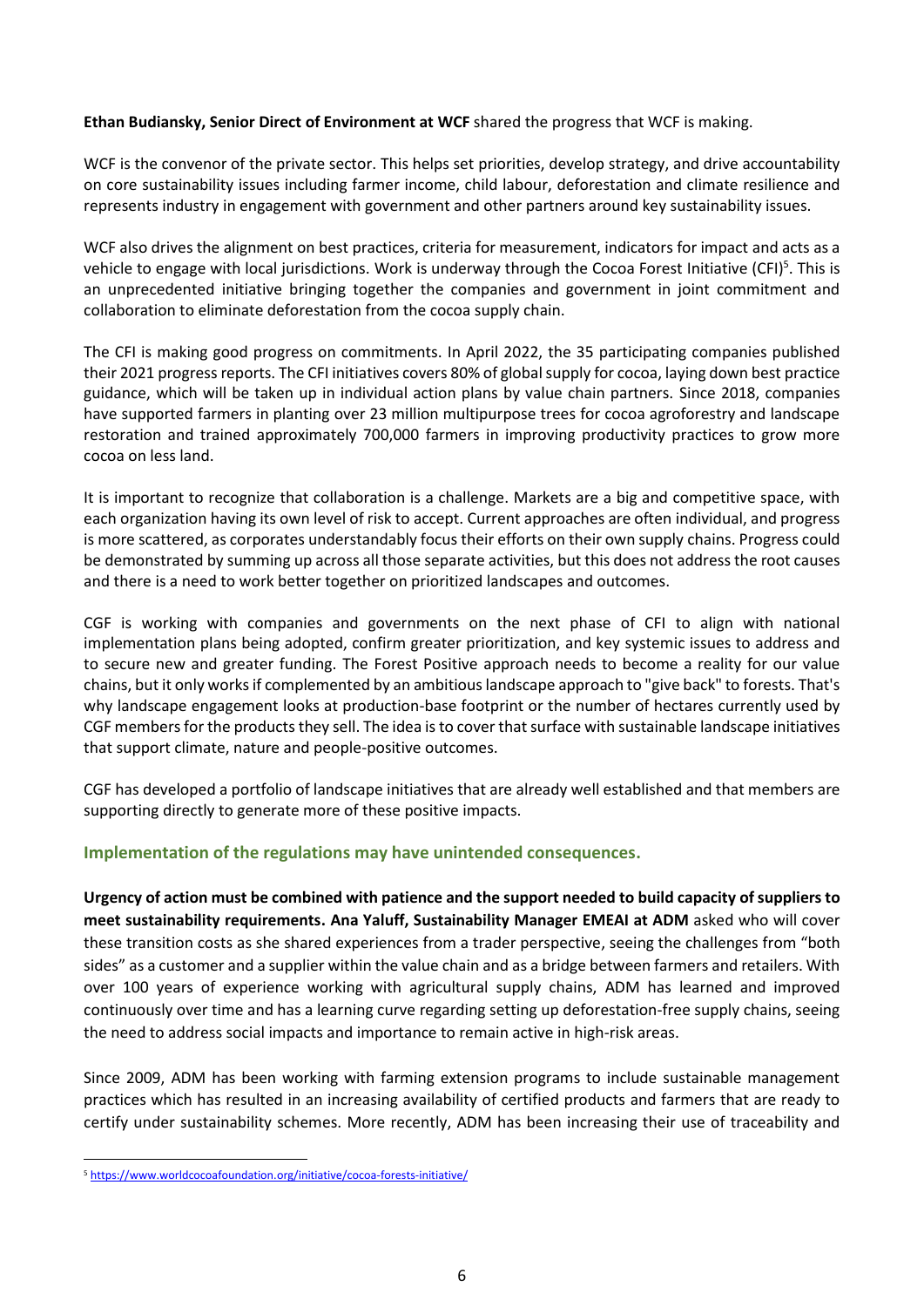satellite monitoring systems to assess sourcing regionsto help define clear actions to transform the soy supply chain and support the purchasing process.

Deforestation needs to be addressed at the roots of raw material production to be effective. It needs to be addressed considerate of and balanced with the needs of farmers, local communities and the wider economic and social impacts directly related to agriculture. If there is no direct engagement with high-risk origins, there will be "spillage." Production will not stop and producers and exporters will naturally find alternate markets for non-compliant exports to other regions where no regulation is in place. There are hundreds of players in all parts of the supply chain and no obvious mechanism to govern it successfully.

Traceability is a powerful tool that helps to assess supply chain risks (as part of the due diligence process) but there is a general confusion about traceability and chain of custody. There is an incorrect perception that transparency means giving away private or sensitive information. What is needed is a common methodology, agreed by stakeholders, that can be verified by independent accredited parties to ensure there is compliance with environmental standards. Chain of custody is the way that traders move the product from one point to another along the value chain. Different models depend on the way a commodity moves throughout the supply chain. Each has a direct impact on the costs of products.

Mr. Bergeret commented on this and recognized the value of data collection to improve transparency and accountability. However, Mr. Bergeret warned against the risk of the misuse of the data, forcing operators to move away from high-risk areas. Satellite data should be used to engage in a more systemic approach allowing industry to identify effective response. Traceability ultimately has to benefit the farmer and ideally incentivize them. CFI is a good example where all companies have to collect data and report on progress. Traceability achievements have mainly happened in the direct supply chain. 72% of cocoa deliveries from Côte d'Ivoire and Ghana can be traced back to the farm plot from the first buyer in the direct value chain, which represents only 50-60% of the cocoa sector. Further progress can be made with national traceability to address both direct and indirect and it is recognized that leakage via indirect supply chains remains a challenge.

ADM considers an approach focused on addressing supply chain issues solely through strict traceability rules, whilst ignoring the cost of chain of custody, as unhelpful. Cost and impacts of price increases are a major concern, and it is not clear whether legislators are aware of, or will manage these risks. The global population relies on agriculture for food, feed and fuel, and supply/demand cycles drive the way the agriculture market behaves, resulting in shortages of key commodities like grains and oilseeds.

This will lead to extra costs for food, feed, and fuel in the current market context of high food price inflation, resulting from shortage of grains. Spiking prices are forcing food makers to reformulate products, raising concerns over food security and inflation by driving up prices at the check-out. Cost increases could be up to 35%, which do not include the cost of implementing due diligence regulations or paying a premium to farmers. As consequence, some rough calculations translate into final products increasing in price by approximately 83% for a kilo of chicken and an increase of 43% on a litre of milk. This does not seem tenable, and it is not clear that these measures will then address deforestation at source.

There are, however, opportunities to consider.

There are market opportunities for deforestation free supplies, but there is no need to reinvent the wheel, as there are solutions such as the robust certification systems in place for soybean meal, existing solutions like FEFAC Soy Sourcing Guidelines<sup>6</sup>, which have helped to increase volumes over time and which recognizes

<sup>6</sup> [FEFAC-Soy-Sourcing-Guidelines-2021-1.pdf](https://fefac.eu/wp-content/uploads/2021/02/FEFAC-Soy-Sourcing-Guidelines-2021-1.pdf)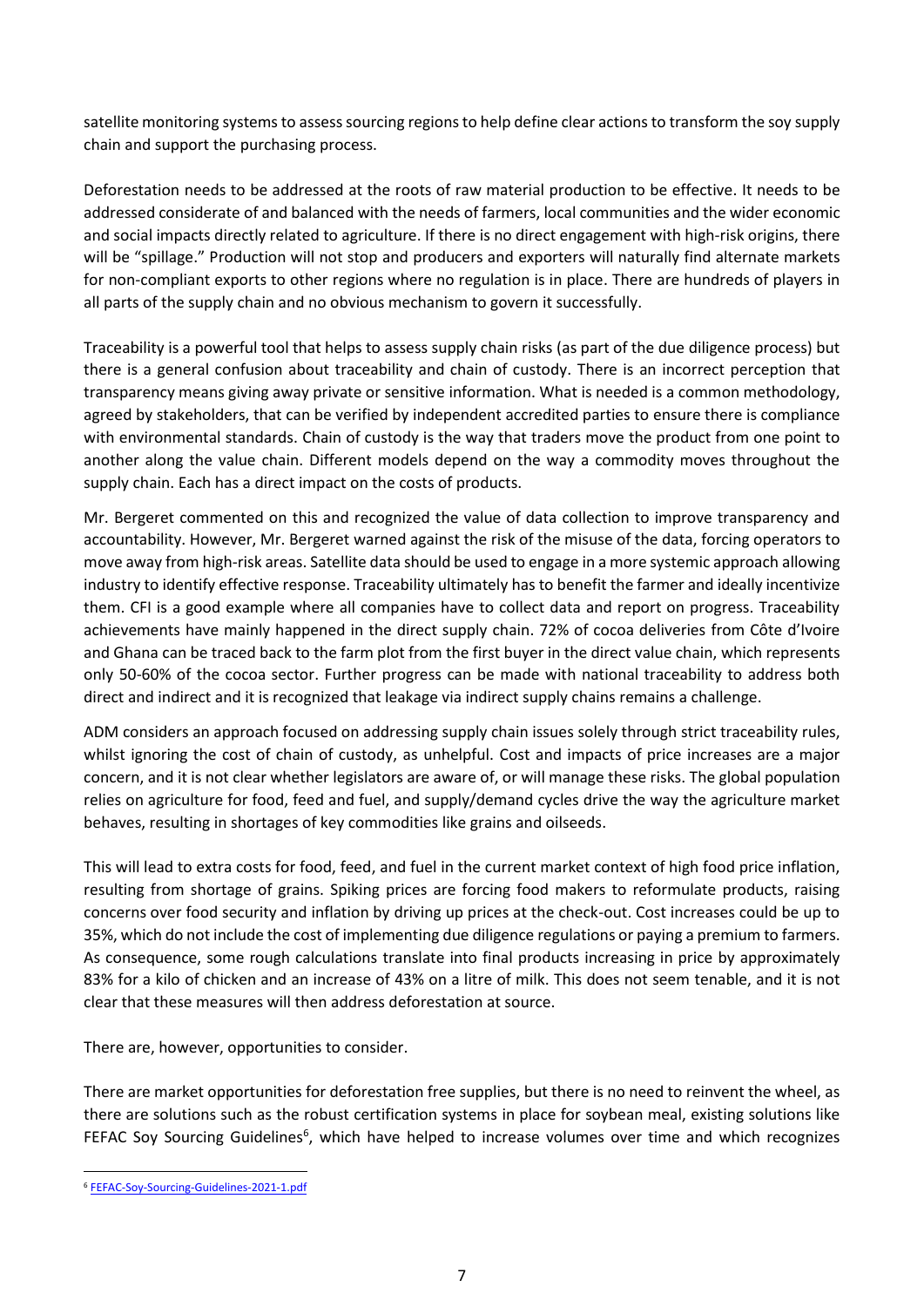around 20 Soy Bean Meal (SBM) certification programmes<sup>7</sup> that are deforestation and conversion free, while being implemented at reasonable cost for those needing to take action. These approaches can be leveraged to continue making progress moving further to achieve scale. However, market demand is still rather weak as reported in the IDH monitoring report, with only 11% of SBM deliveries certified deforestation-free.<sup>8</sup>

Stronger demand from the consumer market which would involve consumers paying a "fair" price that covers the costs along the supply chain could motivate farmers upstream to adopt sustainable practices (audits, verification etc.,). However, it is not clear how this could work in practice. In a world of increasing food prices, it is not clear that whether the end consumer will directly pay for the changes needed. Stakeholders along food value chains are already working to achieve change but as highlighted earlier by other members of the panel, silos need to be further broken down and legislation could support this, and the funding needed for change.

#### <span id="page-9-0"></span>**Everyone must play their part, must take responsibility and must take action.**

**Accountability needs to be a "taken" and not just "given".** Operators have responsibility for their risk assessment and mitigation, verified by audits and controlled by competent authorities, but all stakeholders must recognize and carry out their respective roles.

As members of CDF retailers are vocal supporters of the Forest Positive initiative. Shaping such approaches is very hard and the challenges that legislators are managing are recognized by CGF and others, but there is neither the time, nor the skillset across businesses to play a strong advocacy role themselves. Instead, engagement is through TFA, to bring together wider stakeholders, NGOs, Finance and more to work more closely with legislators. An effective approach requires clear accountability, responsibility, commonality and robust governance and metrics.

The experts highlighted in the Q&A session that farmers in producing countries note a "lot of talk", but little interest in buying credits, meaning that farmers see no reward for their investments in sustainable practices. The experts stressed the need to prioritize actions, align on best practices and move away from silo approaches towards more collective action and acceptance of responsibility at company level by strengthening the business case for deforestation free supplies at CEO level.

Consumers demanding change will help, but it is unclear whether the market can support change in isolation. A concerted effort is needed to address the root causes of deforestation (and other), mainly poverty. Funders must be willing to co-invest via a collective approach that will drive change and greater transparency throughout the supply chain is needed.

Policy makers are aware that alignment is important, but there is not yet a strong focus on it, or concrete examples of alignment from policy makers. TFA is trying to lend support here, and as example, it recently held a virtual event for a community focused on the latest demand-side policy measures. It is good to see interest from the diverse groups as the proposals become clearer. Regardless, increased efforts on all sides will be needed to break down traditional silos between stakeholder groups, especially business and policy makers.

While many stakeholders are calling for alignment on the different legislative packages being developed, so far there is no concrete action in this direction. The EU, UK and the US are each increasingly engaging with different stakeholder communities to get their input on draft regulations. More of this is needed to engage producers (producer country governments, trade associations, companies etc.) as the most important stakeholder and to ensure common approaches, methodologies, and terminologies across these individual

<sup>7</sup> [Schemes-Programmes-positively-benchmarked-against-the-FEFAC-Soy-Sourcing-Guidelines-2015.pdf \(sustainable-trade.org\)](https://sm.sustainable-trade.org/wp-content/uploads/2021/04/Schemes-Programmes-positively-benchmarked-against-the-FEFAC-Soy-Sourcing-Guidelines-2015.pdf)

<sup>8</sup> [2019-IDH-European-Soy-Monitor-report.pdf \(idhsustainabletrade.com\)](https://www.idhsustainabletrade.com/uploaded/2021/06/2019-IDH-European-Soy-Monitor-report.pdf)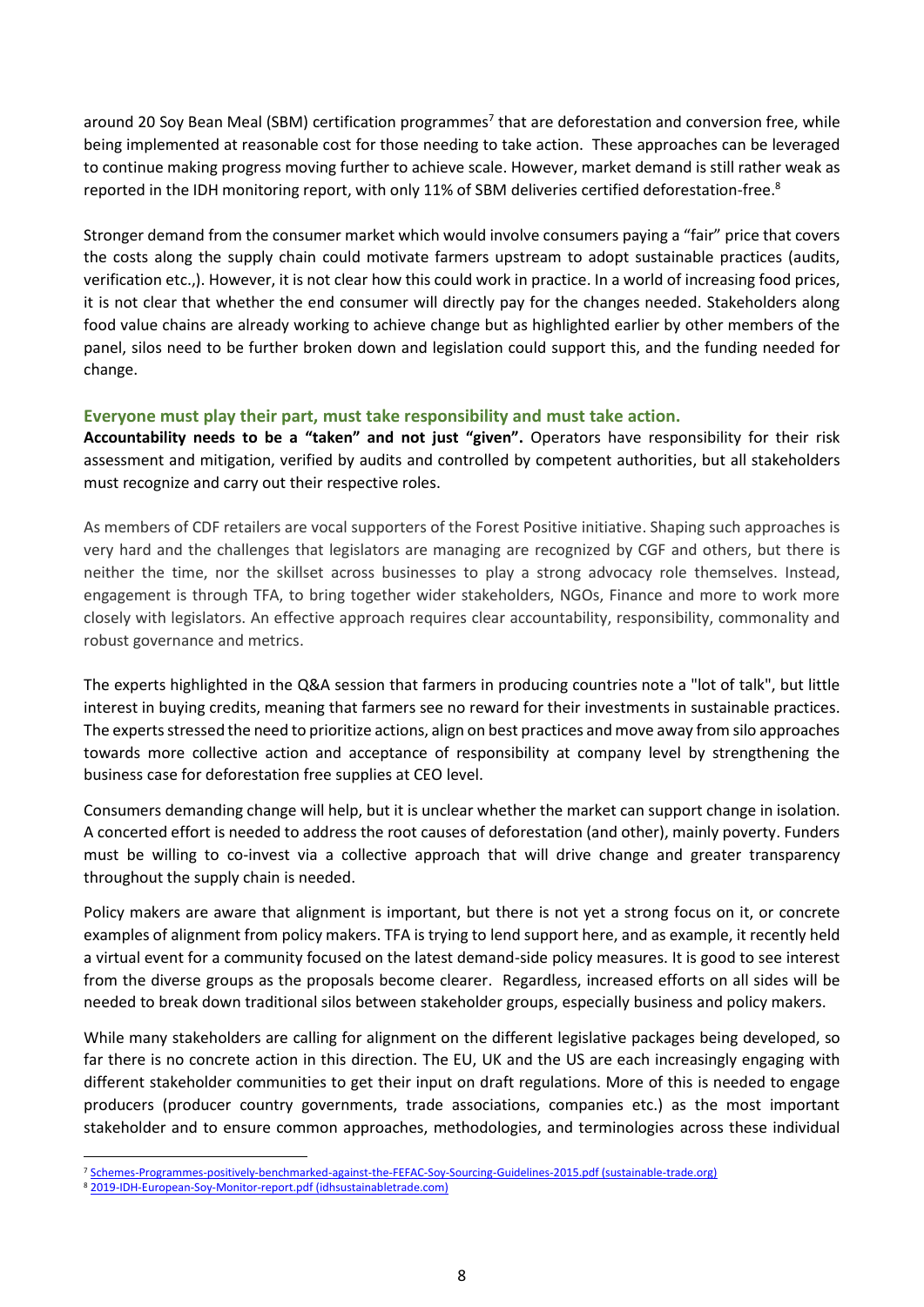initiatives. TFA noted that the current status is with UK legislation<sup>9</sup> already deciding to stick with legality principle<sup>10</sup>, whilst the US is still at early stage of its own legislative proposal in Congress.<sup>11</sup>

What TFA sees as useful is that a multistakeholder community raises awareness about the bottlenecks that will occur due to the many different processes happening. If policy makers are aware of this, they can then act collectively, break down silos and bring in other complimentary government efforts to address commoditydriven deforestation.

#### <span id="page-10-0"></span>**One-size-fits-all approaches will not work.**

**A toolbox approach is needed, without reinventing the wheel.** Solutions should consider the complexity of the different commodities and create solutions that are economically feasible, implementable, and widely acceptable to those raising the need for action and those expected to deliver the outcomes.

Legislation initiatives have historically come as very "quick and dirty" approaches. "Simple" on purpose in the aim of clarity but "too simple" to be engaging, adopted and effective. For consumer with supply chains in the emerging markets, it is not easy to be linked with legislation that could force the firm to exit a whole region, walking away from employees, suppliers, and farmers. This is not what anyone intends, but perfection is often an enemy of practicality.

In the application of these legislative approaches, caution is needed. A lot of focus tends to centre on data and transparency. Legislation often comes with a heavy audit requirement and mandatory targets and these requirements are a major concern in terms of workload, overheads and they raise a question on what behaviour they promote versus what outcomes are desired. To address a specific problem in a supply chain, up to five approaches are possible: Buy from someone else; from somewhere else; something else; stop buying or buy the farm (vertically integrate the supply chain in some way). Transparency offers options for quick fixes but potentially undesired behaviours. Exiting a supply region to "buy from somewhere" else" achieves progress but does not resolve the issues.

Once there is the transparency, and the detailed awareness requested, it is incumbent on all in the value chain to make the hard choices and be part of the solution. All need to work together to "raise the bottom" where necessary and not simply exit the region and remove the issue for our own value chains.

New regulations should take stock of what solutions already exist and aim to establish partnerships with producing countries committed to become forest positive rather than look at penalising and multiplying audits and reports. The legislation cannot risk being seen as indirectly resulting in country-wide bans or departures of lead firms. Much more awareness, granularity and finesse of implementation is needed. Existing solutions can be leveraged and allow for multiple options based on common methodology.

Addressing deforestation as key to sustainability has been ignored for too long but no actor, government, or company, can succeed alone. Progress will require time and trust and can best be made by building on what is already there. For example, CFI has 20 plus years of building trust with companies and government to make this a reality and that was building on previous collaboration platforms (i.e., Cocoa Action and Cocoa Livelihoods Programme<sup>12</sup>).

<sup>9</sup> [Government sets out world-leading new measures to protect rainforests -](https://www.gov.uk/government/news/government-sets-out-world-leading-new-measures-to-protect-rainforests) GOV.UK (www.gov.uk)

<sup>&</sup>lt;sup>10</sup> UK's [landmark deforestation law 'may only have limited impact' | The Independent](https://www.independent.co.uk/climate-change/news/uk-deforestation-law-climate-change-b1908714.html)

<sup>11</sup> Text - S.2950 - [117th Congress \(2021-2022\): FOREST Act of 2021 | Congress.gov | Library of Congress](https://www.congress.gov/bill/117th-congress/senate-bill/2950/text)

<sup>12</sup> [Cocoa Livelihoods Program | World Cocoa Foundation](https://eur03.safelinks.protection.outlook.com/?url=https%3A%2F%2Fwww.worldcocoafoundation.org%2Finitiative%2Fcocoa-livelihoods-program%2F&data=05%7C01%7Cmsummerer%40intracen.org%7C7036ad3ef0a948fbc8e908da430a5451%7Cc3476d307bc34f9b9d15f444947ff4cd%7C0%7C0%7C637896009453364370%7CUnknown%7CTWFpbGZsb3d8eyJWIjoiMC4wLjAwMDAiLCJQIjoiV2luMzIiLCJBTiI6Ik1haWwiLCJXVCI6Mn0%3D%7C1000%7C%7C%7C&sdata=cjxgb7cM19NscjjFmBRtHB8SvuL0moHNJAdhjYMNS%2F8%3D&reserved=0)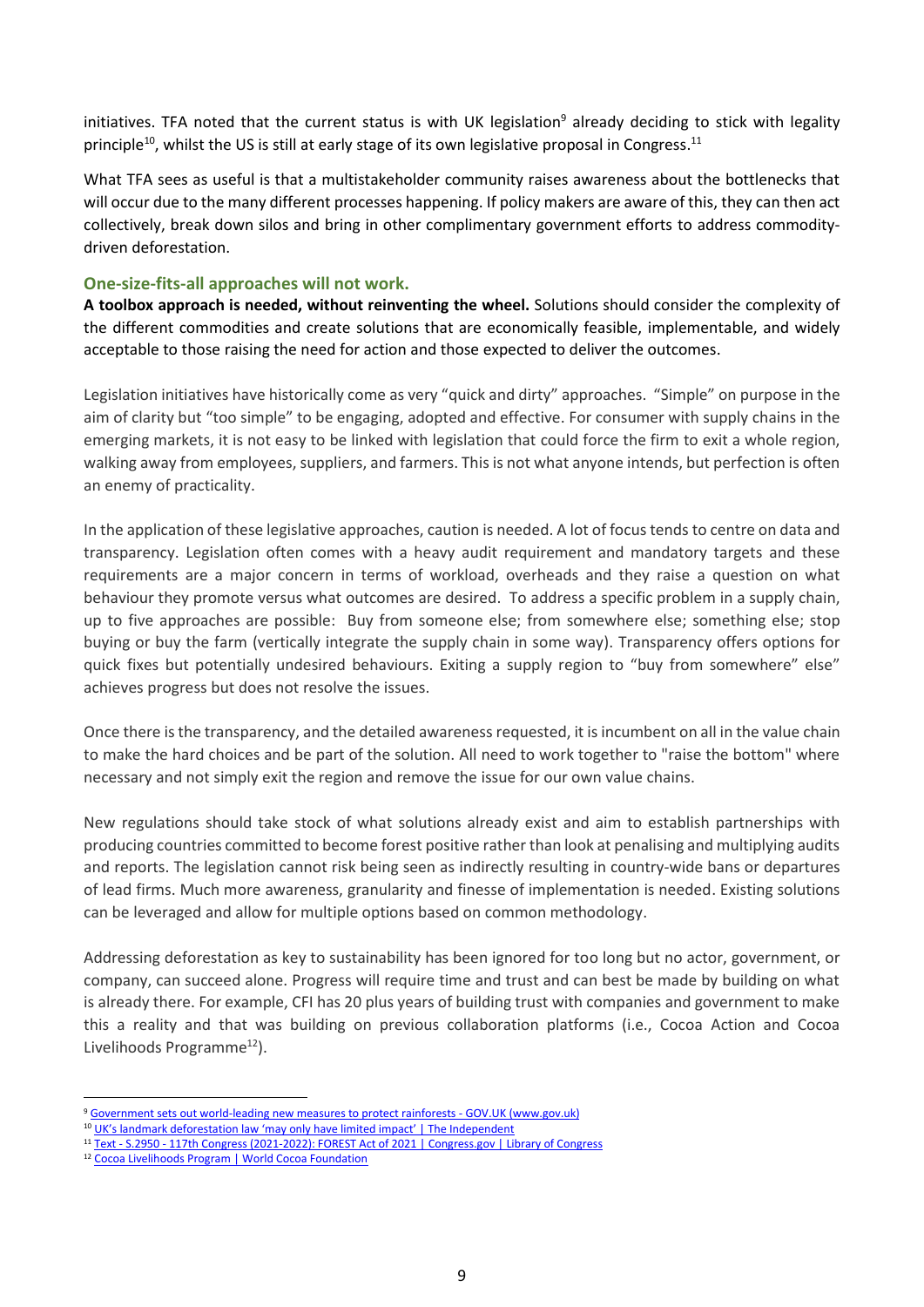Accountability of commitments that have been made, growing the limited external funding current available, securing government support for satellite monitoring, traceability, enforcement, and development of fund solutions to support the needs of farmers in protected areas, can best be achieved via partnerships.

More market incentives and financial resources are required to support farmers and landscapes to accelerate the transition to deforestation-free supply. Legislation can support a common approach to reduce the wide range of currently unacceptable outcomes, but it should not impose "one size fits all" solutions which do not make a difference on the ground.

#### **How can we make progress faster? How is this faster pace achieved?**

Collective action is needed with an acceptance of responsibility for each stakeholder. Working first on critical geographies, with the most extreme or largest scale of problems, will enable the most effective use of resources, confirm the systemic issues to be addressed and the additional investment required to make progress (such as restoration enforcement and satellite imagery). This focus will bring on board suppliers and manufactures to co-invest in these priority landscapes, to monitor success on the ground and to use that the learnings that spring from this work to launch activities in new geographies.

Success requires donors, investment and financing foundations to support efforts and work together to protect the forests. This provides support for direct action from manufacturers and retailers, but also provides solutions to achieve success when outside companies direct supply chains. Such "landscape" collaboration can create models for greater impact in shorter time frames and are designed to meet unique requirements.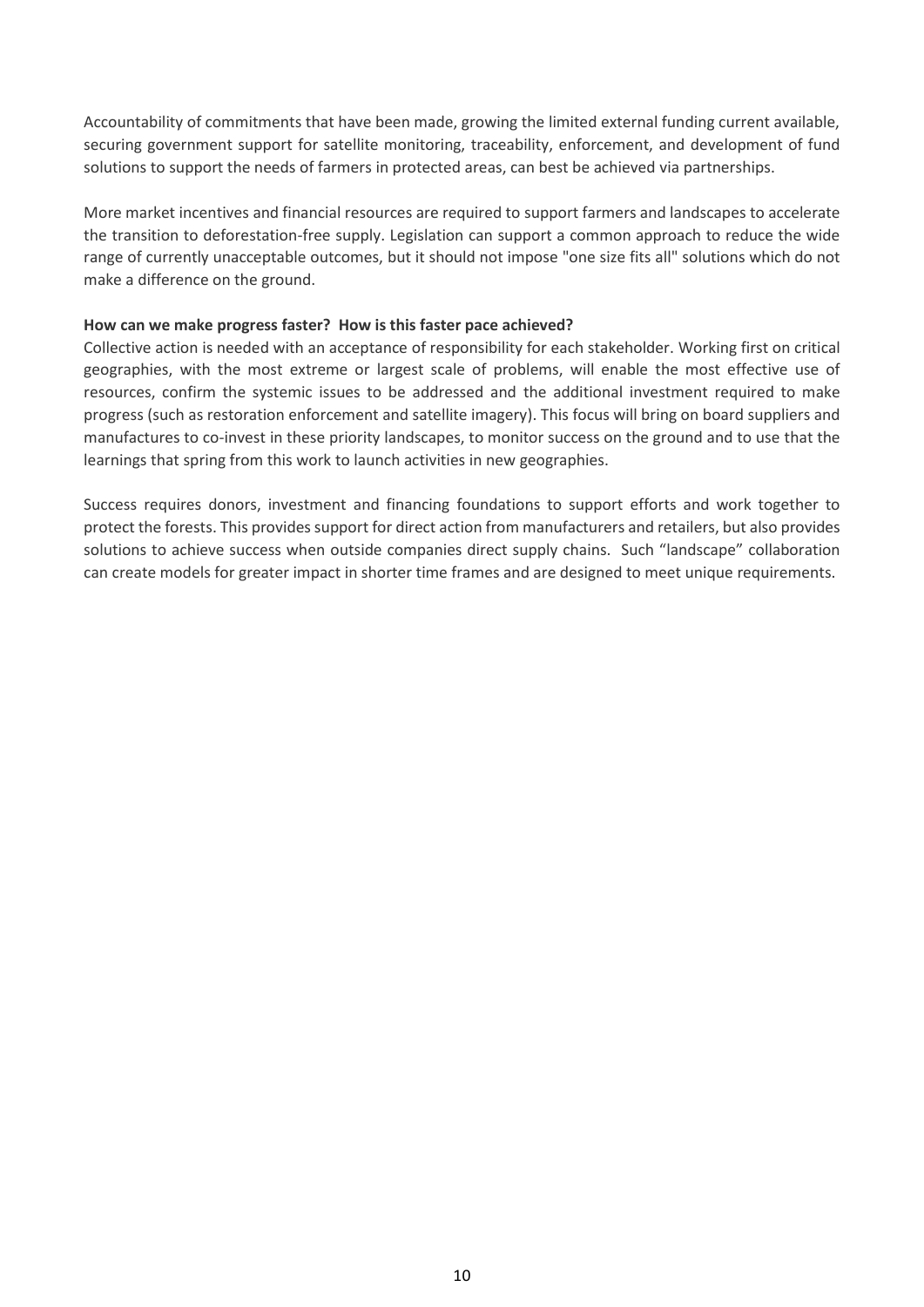# <span id="page-12-0"></span>**Appendices**

# <span id="page-12-1"></span>**Appendix 1: Reference Materials**

# **Consumer Goods Forum - Forest Positive Coalition**



#### **2020 National Reports**

<https://www.idhsustainabletrade.com/publication/annual-report-2020-cote-divoire-cocoa-forests-initiative/> <https://www.idhsustainabletrade.com/publication/cocoa-forests-initiative-ghana-progress-report-2020/>

#### **EU communication on stepping up EU action to protect and restore the world's forests.**

On 23 July 2019, the European Commission adopted an EU communication on stepping up EU action to protect and restore the world's forests.<sup>13</sup>

The communication has the objective of protecting and improving the health of existing forests, especially primary forests, and significantly increasing sustainable, biodiverse forest coverage worldwide. It sets out five priorities:

Reduce the footprint of EU consumption on land and encourage the consumption of products from deforestation-free supply chains in the EU;

- Work in partnership with producer countries to reduce pressures on forests and to "deforest-proof" EU development cooperation;
- Strengthen international cooperation to halt deforestation and forest degradation, and encourage forest restoration;
- Redirect finance to support more sustainable land-use practices;
- Support the availability and quality of information on forests and commodity supply chains, the access to that information, and support research and innovation.

# **EU Sustainable Soy Blog**

COCERAL, FEDIOL and FEFAC members represent a sizable share of the EU grain, oilseed and feed value chain. Grain and oilseed traders, oilseed processors, and compound feed manufacturers are delivering 100% of the soy in the form of soybean, soybean meals or compound feed used by farmers, food processors and other industries. They offer regular insights and updates on their community blog.

<https://sites.google.com/fediol.eu/eusustainablesoyblog/home>

<sup>13</sup> [https://ec.europa.eu/info/publications/eu-communication-2019-stepping-eu-action-protect-and-restore-worlds-forests\\_en](https://ec.europa.eu/info/publications/eu-communication-2019-stepping-eu-action-protect-and-restore-worlds-forests_en)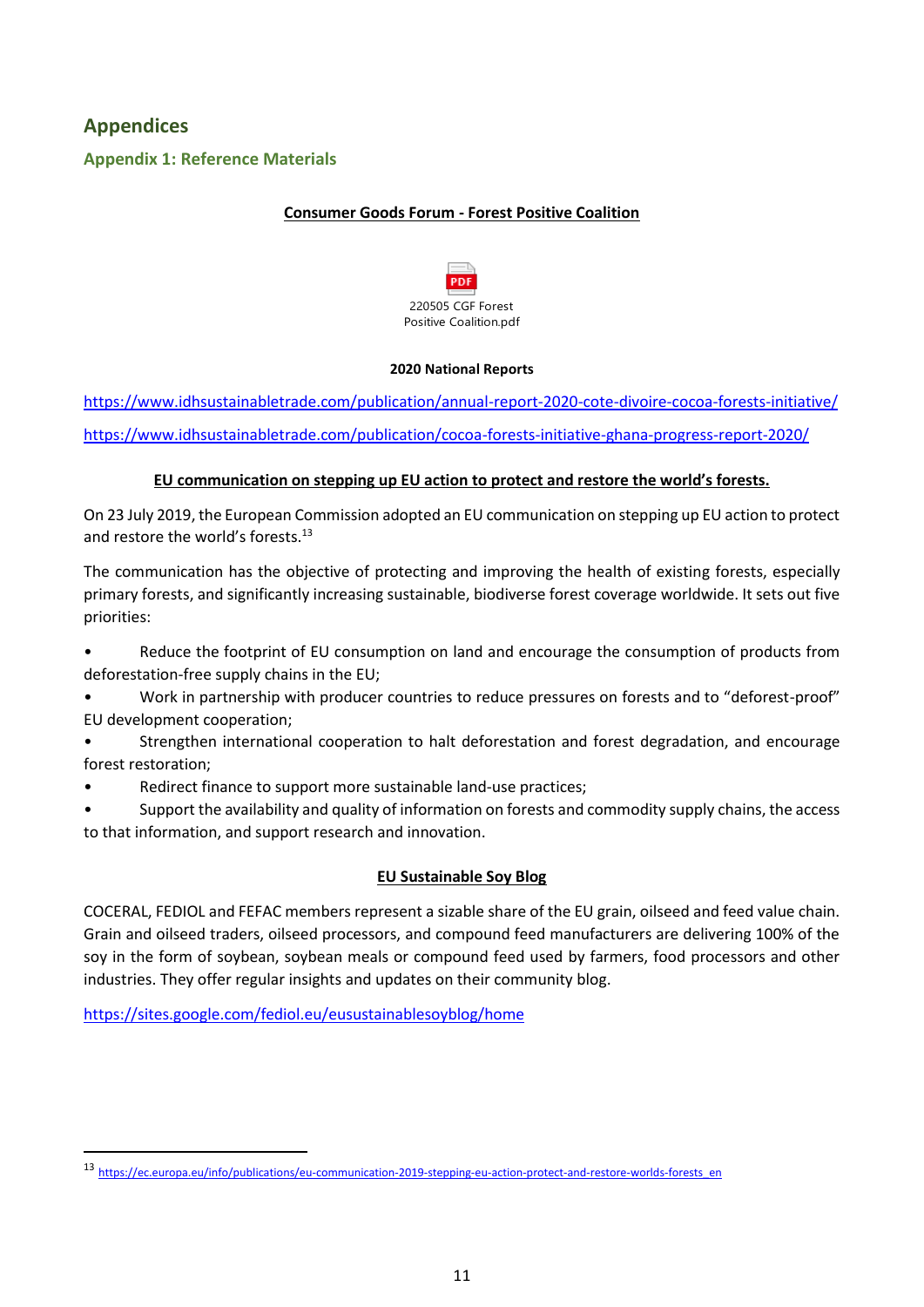### <span id="page-13-0"></span>**Appendix 2: Speaker Profiles**

#### **WELCOME ADDRESS**



**Mr. Mathieu Lamolle Senior Advisor, Sustainability Standards & Value Chains International Trade Centre (ITC)**

Mathieu Lamolle has over 15 years of experience in international trade, market access and sustainable development issues. He holds a master's degree in International Economics and Management from the Solvay Brussels School of Economics and Management (SBS) and speaks English, French and Spanish.

Mathieu works at the International Trade Centre (ITC) as senior advisor on sustainability standards and global value chains. He leads the development of the Standards Map global repository of sustainability standards, codes of conduct and audit protocols [\(www.standardsmap.org\)](http://www.standardsmap.org/) and he coordinates partnerships with private industry groups, companies and NGOs on the use of Standards Map. He delivers technical assistance and offers advisory services to develop sustainable sourcing strategies, helping companies to integrate sustainability in their supply chains and access international markets.

#### **KEYNOTE ADDRESS**



**Mr. Matthew Spencer Global Director, Landscapres IDH – The Sustainable Trade Initiative** 

Matthew Spencer is Global Director, Landscapes at IDH - The Sustainable Trade Initiative, overseeing a business unit that includes regional landscape teams in Asia, Africa and Latin America, a Landscape Finance team, and a Markets team working to raise demand for sustainable commodities. Matthew is also part of the Management and Leadership teams of IDH and leads the organization's work on carbon finance.

Matthew trained in environmental biology, began his career working on forest protection and rural development in the Andes of Ecuador and has spent 30 years working in the not-for-profit sector. Before joining IDH in 2019, Matthew worked as Strategy Director for Oxfam GB, where he also led its campaign on fairer food systems, served as Director of Green Alliance, where he secured government agreement for the UK's coal power phase-out, and was founding CEO of Regen SW, where he brokered an expansion of renewable energy projects.

Matthew loves road cycling, outdoor adventures with friends and family and being absorbed in a good novel.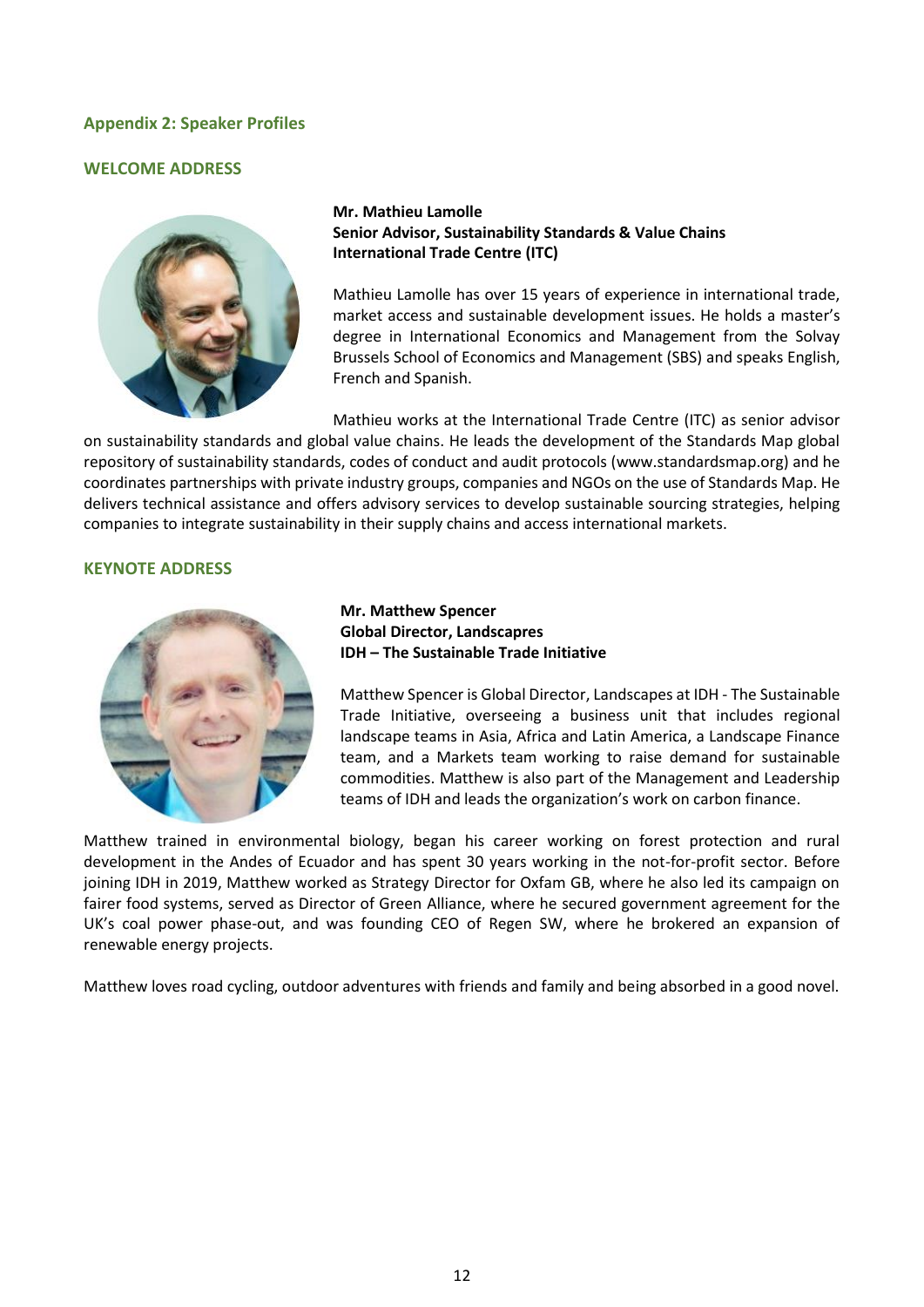#### **MODERATION**



### **Mr. Adrian Greet Director & Owner - A. Greet Co. Limited Senior Advisor - Cambridge Institute for Sustainability Leadership**

Adrian is a sustainability practitioner who recognizes that true success for sustainability is achieved through collaboration, transparency and innovation. He is currently supporting a range of organizations as they develop and progress their own key business and sustainability challenges.

Working to support Cambridge Institute for Sustainability Leadership (CISL) as a Senior Advisor, Adrian is providing support to CISL's Business and

Nature portfolio objectives including the Business and Nature Leadership Group, "Investing in Nature" projects with We Mean Business and UKRI CGRF Trade, Development and the Environment Hub (Trade-Hub).

As a member of the Executive Committee for over seven years and then as President, Adrian led the work on SAI Platform's [Vision, Mission and Strategies.](https://saiplatform.org/pressroom/256/33/SAI-Platform-s-New-Vision-and-Mission) In the role of Director General, Adrian drove these strategies and developed the organization in support of member value and growth, and towards a sustainable future for agriculture on a global scale.

During a career of over 33 years with Mars Incorporated, Adrian has led positive change across various areas and in many roles: most recently as one of the leading architects of the [Mars Sustainable in a Generation](https://www.mars.com/global/sustainable-in-a-generation)  [Plan.](https://www.mars.com/global/sustainable-in-a-generation) He is an experienced public speaker and a highly experienced manager, who takes a value-driven approach to creating a culture, ethos and team that thrive on improvement and empowerment.

Adrian holds a BSc. Honours degree from London University in Mathematics and Physics. He has worked as a member of the board of governors for th[e Dairy Sustainability Framework,](https://dairysustainabilityframework.org/) the Advisory Board for th[e Quantis](https://quantis-intl.com/geofootprint-tool-will-accelerate-decarbonization-of-the-agricultural-sector/)  [Geofootprint Tool](https://quantis-intl.com/geofootprint-tool-will-accelerate-decarbonization-of-the-agricultural-sector/) and remains an active support to the [Surrey University Practitioner Doctorate in](https://www.surrey.ac.uk/centre-environment-sustainability/postgraduate-study/practitioner-doctorate-sustainability)  [Sustainability.](https://www.surrey.ac.uk/centre-environment-sustainability/postgraduate-study/practitioner-doctorate-sustainability)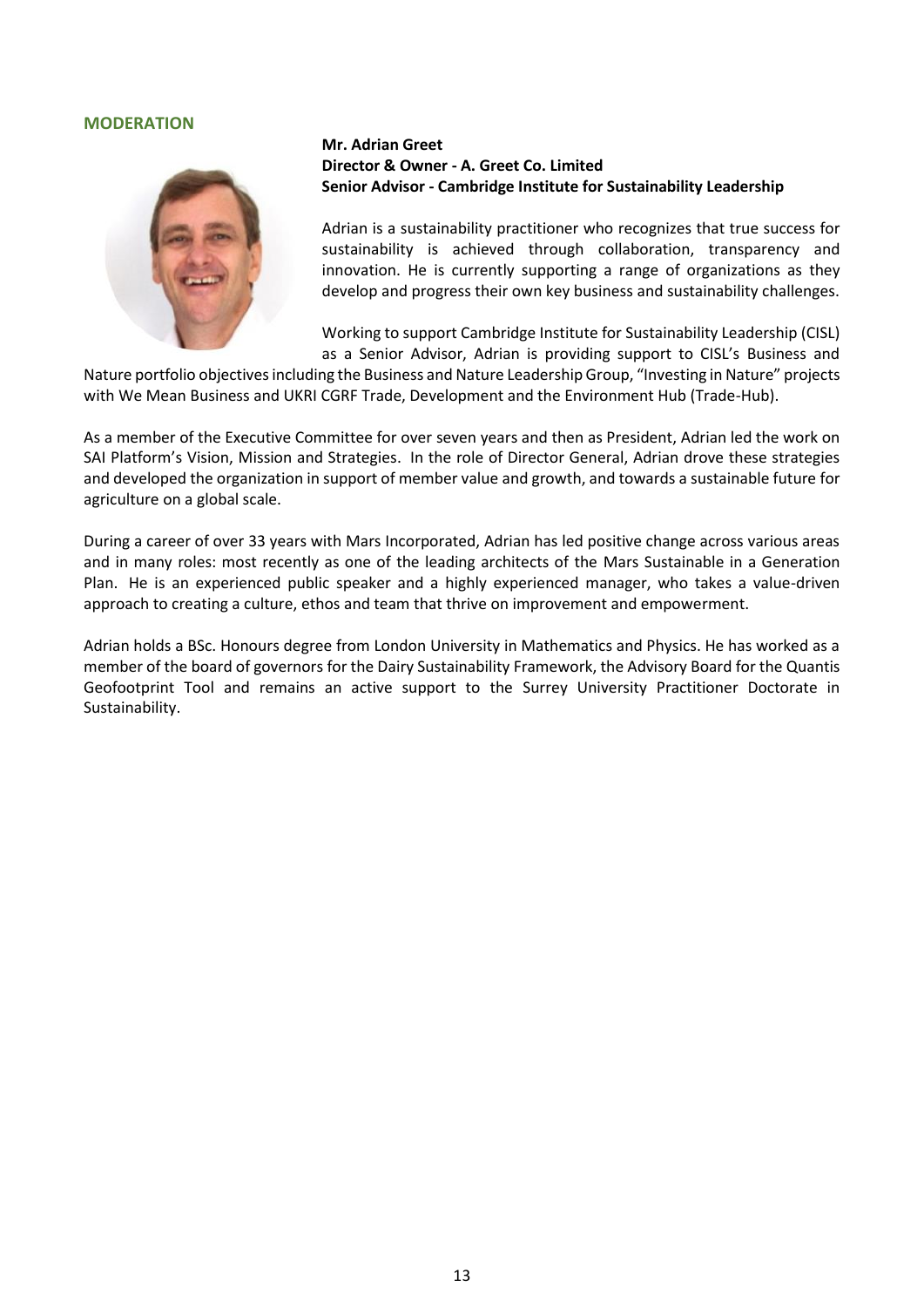#### **PANEL**



# **Mr. Didier Bergeret Director, Sustainability** – **Forest Positive, Human Rights & SSCI The Consumer Goods Forum**

Didier Bergeret is Director, Sustainability and covers three Coalitions of Action: Forest Positive, Human Rights – Working to end forced labour and the Sustainable Supply Chain Initiative (SSCI). The main focus of his work is to develop collaborative and practical solutions for the industry to advance responsible businesses and value chains. He supports the implementation of these CGF's Coalitions launched by the CEOs of the Board of the Consumer Goods Forum and ensures effective linkages between essential sustainability areas. Didier engages stakeholders, institutions and governments with the industry to coordinate efforts on such issues and to drive positive change for companies' own operations and supply chains.

With professional experience in both private and public organizations, Didier's expertise lies in building key partnerships to foster sustainable business performance, NGO management, procurement and consulting services for private and public actors. From an educational background in Political Science and International Economics in France, Germany, Spain and the UK, his international experience and language skills serve him well in his daily work.

### **Ms. Róisín Mortimer Private Sector Engagement Lead Tropical Forest Alliance, World Economic Forum**

Since volunteering to protect temperate rainforests in her home of Tasmania while in high school, Róisín Mortimer has not stopped looking for and being part of solutions to the complex environmental challenges we face today that benefit people and nature. From Australia to Norway and many places in between, Róisín has studied and worked on conservation biology, sustainable development, and agroecology in both public and not for profit sectors. Building regenerative, sustainable global supply chains and working with diverse stakeholder groups has been a common thread that she brings to her current role as Private Sector Engagement Lead at the Tropical Forest Alliance in the World Economic Forum.